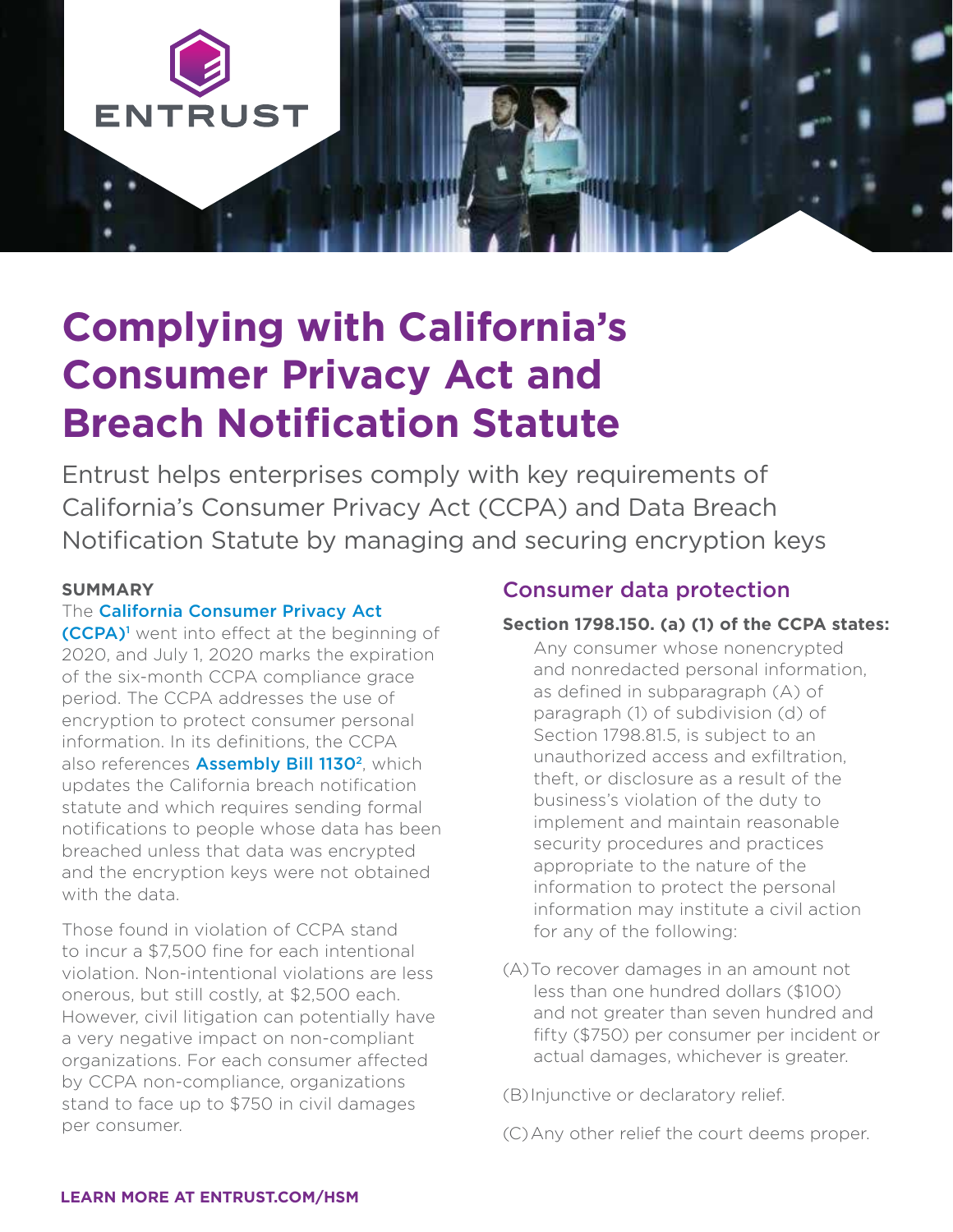#### **[LEARN MORE AT ENTRUST.COM/HSM](http://www.entrust.com/hsm)**

**California's Consumer Privacy Act and Breach Notification Statute**

While the CCPA itself does not provide more details about data encryption, an amendment to California's data breach statute, does. Late in 2019, simultaneous to signing amendments to CCPA, California's legislators also signed Assembly Bill 1130, which specifically refers to encryption and the protection of encryption keys. The following is excerpted from the Bill:

## **Section 1789.82 of the Civil Code is amended to read:**

1798.82. (a) A person or business that conducts business in California, and that owns or licenses computerized data that includes personal information, shall disclose a breach of the security of the system following discovery or notification of the breach in the security of the data to a resident of California (1) whose unencrypted personal information was, or is reasonably believed to have been, acquired by an unauthorized person, or, (2) whose encrypted personal information was, or is reasonably believed to have been, acquired by an unauthorized person and the encryption key or security credential was, or is reasonably believed to have been, acquired by an unauthorized person and the person or business that owns or licenses the encrypted information has

a reasonable belief that the encryption key or security credential could render that personal information readable or usable. The disclosure shall be made in the most expedient time possible and without unreasonable delay, consistent with the legitimate needs of law enforcement, as provided in subdivision (c), or any measures necessary to determine the scope of the breach and restore the reasonable integrity of the data system.

# How Entrust can help you comply with CCPA and avoid the data breach notification requirement

## **Key protection**

The amendment above indicates organizations cannot just encrypt California residents' data to protect it, they must also safeguard the associated encryption keys or security credentials to be in compliance. Encryption protects sensitive information, including financial data, government IDs and Social Security numbers, by making it unreadable, but if you fail to protect the encryption keys it's like locking your front door and leaving the keys under the mat.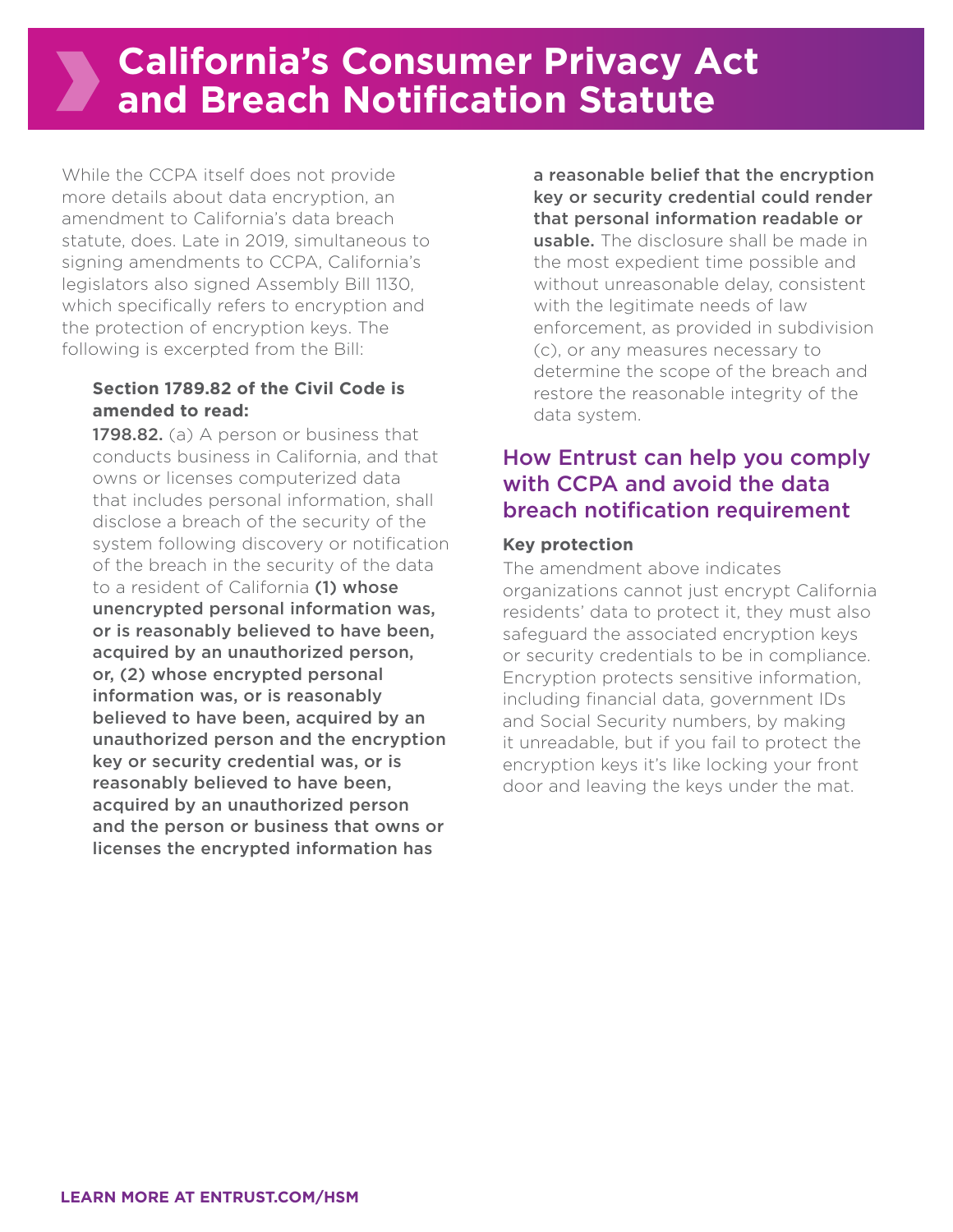## **Entrust solutions for cryptographic key security**

Best practice for cryptographic key security is to store those keys in a hardware security module (HSM). Entrust nShield® HSMs are hardened, tamper-resistant hardware devices that secure cryptographic processes by generating, protecting, and managing keys used for encrypting and decrypting data and creating digital signatures and certificates. These HSMs are tested, validated and certified to the highest security standards including FIPS 140-2<sup>3</sup> and **[Common Criteria](https://www.entrust.com/products/product-certifications/common-criteria)<sup>4</sup>**. nShield HSMs enable organizations to:

- Meet and exceed established and emerging regulatory standards for cybersecurity, including **CCPA<sup>5</sup>, GDPR<sup>6</sup>,** eIDAS<sup>7</sup>, PCI DSS<sup>8</sup>, HIPAA<sup>9</sup>, etc.
- Achieve higher levels of data security and trust
- Maintain high service levels and business agility

nShield as a Service is a subscriptionbased solution for generating, accessing and protecting cryptographic key material, separately from sensitive data, using dedicated FIPS 140-2 Level 3 certified nShield Connect HSMs. The solution delivers the same features and functionality as onpremise HSMs combined with the benefits of a cloud service deployment. This allows customers to fulfill their cloud first objectives and leave the maintenance of these appliances to the experts at Entrust.

# Entrust HSMs

Whether deployed on-premises or as a service, Entrust nShield HSMs are among the highest-performing, most secure and easy-to-integrate HSM solutions available, facilitating regulatory compliance and delivering the highest levels of data and application security for enterprise, financial and government organizations.

Our unique Security World key management architecture provides strong, granular controls over access and usage of keys.

# Learn more

To find out more about Entrust nShield HSMs visit **[entrust.com/HSM](http://www.entrust.com/hsm)**. To learn more about Entrust's digital security solutions for identities, access, communications and data visit [entrust.com](http://www.entrust.com)

<sup>1.</sup> [http://leginfo.legislature.ca.gov/faces/codes\\_displayText.](http://leginfo.legislature.ca.gov/faces/codes_displayText.xhtml?lawCode=CIV&division=3.&title=1.81.5.&part=4.&chapter=&article=)

[xhtml?lawCode=CIV&division=3.&title=1.81.5.&part=4.&chapter=&article=](http://leginfo.legislature.ca.gov/faces/codes_displayText.xhtml?lawCode=CIV&division=3.&title=1.81.5.&part=4.&chapter=&article=) 2. [https://leginfo.legislature.ca.gov/faces/billTextClient.xhtml?bill\\_](https://leginfo.legislature.ca.gov/faces/billTextClient.xhtml?bill_id=201920200AB1130) [id=201920200AB1130](https://leginfo.legislature.ca.gov/faces/billTextClient.xhtml?bill_id=201920200AB1130)

<sup>3.</sup> <https://www.entrust.com/solutions/compliance/americas/fips-140-2>

<sup>4.</sup> <https://www.entrust.com/products/product-certifications/common-criteria> 5. [https://leginfo.legislature.ca.gov/faces/billTextClient.xhtml?bill\\_](https://leginfo.legislature.ca.gov/faces/billTextClient.xhtml?bill_id=201920200AB1130)

[id=201920200AB1130](https://leginfo.legislature.ca.gov/faces/billTextClient.xhtml?bill_id=201920200AB1130)

<sup>6.</sup> <https://www.entrust.com/solutions/compliance/global/gdpr>

<sup>7.</sup> <https://www.entrust.com/solutions/compliance/emea/eidas>

<sup>8.</sup> <https://www.entrust.com/solutions/compliance/global/pci-dss>

<sup>9.</sup> <https://www.entrust.com/solutions/compliance/americas/hipaa>